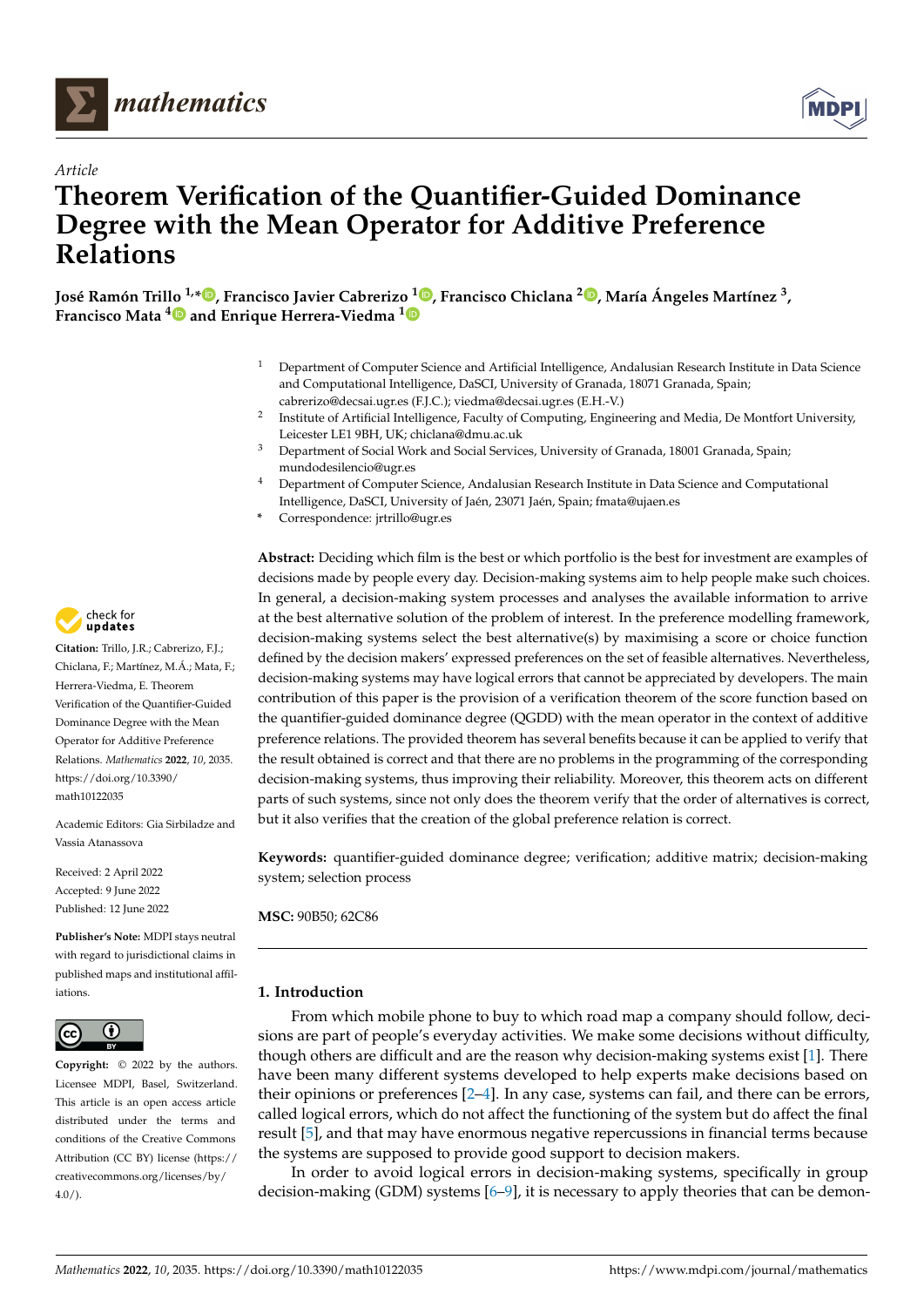strated mathematically. Consequently, reliable programs must be obtained and supported by mathematical theorems proving their correct functioning.

A theorem is a proposition that can be proved mathematically and lacks a contradictory case that would allow its invalidation [\[10\]](#page-8-1). Every mathematical theorem starts from an assumption, called a hypothesis, and a rationale, called a thesis [\[11\]](#page-8-2). Consequently, this study proposes a mathematical theorem to verify that the GDM system works correctly when it selects the best alternative(s) by maximising the quantifier-guided dominance degree (QGDD) with the mean operator [\[12](#page-8-3)[,13\]](#page-8-4).

The QGDD is a concept used to define a score or choice function based on the information provided by the decision makers (experts or users) that is used to provide an ordering of the alternatives, which is performed at the last step of a GDM system [\[14](#page-8-5)[,15\]](#page-8-6). Since the application of a choice function is performed at the last step of the GDM process, the system must have worked correctly up to that point. Otherwise, in case of any logical error, the QGDD could provide an incorrect ordering of the alternatives, and the wrong solution to the problem would be obtained. Nevertheless, the theorem provided in this study will allow both experts and researchers to mathematically verify that the result provided by the GDM system is reliable [\[16\]](#page-8-7).

Logical errors have been analysed in the existent literature [\[17\]](#page-8-8). For example, in [\[18](#page-8-9)[,19\]](#page-8-10), the authors focused on the logical errors produced by the experts but not on the errors that the developed system may have been exhibiting, which may have led to incorrect ranking of the alternatives. In contrast, this article focuses on the logical errors produced by the formal processes implemented by developers in the system but not on the logical errors produced by the experts. For this reason, an advantage of this theorem is that it effectively verifies that the program obtains consistent results and that the programmers have not made mistakes. The theorem also has limitations on its applicability, since it can only be applied when its supporting hypothesis is verified. Consequently, although it can be applied to any area that uses a decision-making system, it is also restricted to the set of systems that use additive preference relations.

# **2. Preliminaries**

### *2.1. Group Decision-Making System*

A GDM system is characterised by a set of experts  $(E = \{e_a; q = 1, \ldots, b\}; b \in \mathbb{N})$ who aim to jointly choose the best alternative(s) from a previously defined set of feasible alternatives  $(A = \{A_t; t = 1, ..., n\}; n \in \mathbb{N} \setminus \{1\})$ . This article deals with systems that aim to create an ordering of the alternatives from best to worst, from which the best alternative solution(s) to the problem is chosen [\[20](#page-8-11)[,21\]](#page-8-12). The final ranking of the alternatives is derived from the evaluations of the set of alternatives that each expert involved in the GDM problem provides [\[22,](#page-8-13)[23\]](#page-8-14). This article is restricted to GDM problems with assessments of pairs of alternatives, which is known as the preferences of one alternative over another [\[24\]](#page-8-15). In order to carry out a solution to the problem, this study applies a fuzzy set theory methodology since it assumes that the preference degree of one alternative over another is not restricted to a binary set  $({0, 1})$  but a continuum set  $([0, 1]$  or  $[0, U]$ ,  $U \in \mathbb{N}$ ) [\[25\]](#page-8-16).

A GDM system consists of a series of steps or processes: discussion between the different experts involved to identify the set of alternatives and preference representation format, experts' provision of their evaluations of the alternatives, and obtaining a ranking of the alternatives, which is the solution provided by the system for the problem [\[13\]](#page-8-4). In the following, each step is described in more detail (see Figure [1\)](#page-2-0):

- Conducting the discussion among the experts: The problem is analysed by the experts, a feasible set of alternatives is established, and a preference representation structure is agreed upon for use [\[26\]](#page-8-17).
- Providing assessments of the alternatives: Using the agreed preference representation structure, the experts provide their corresponding preferences (preference relation) for the set of feasible alternatives [\[24\]](#page-8-15).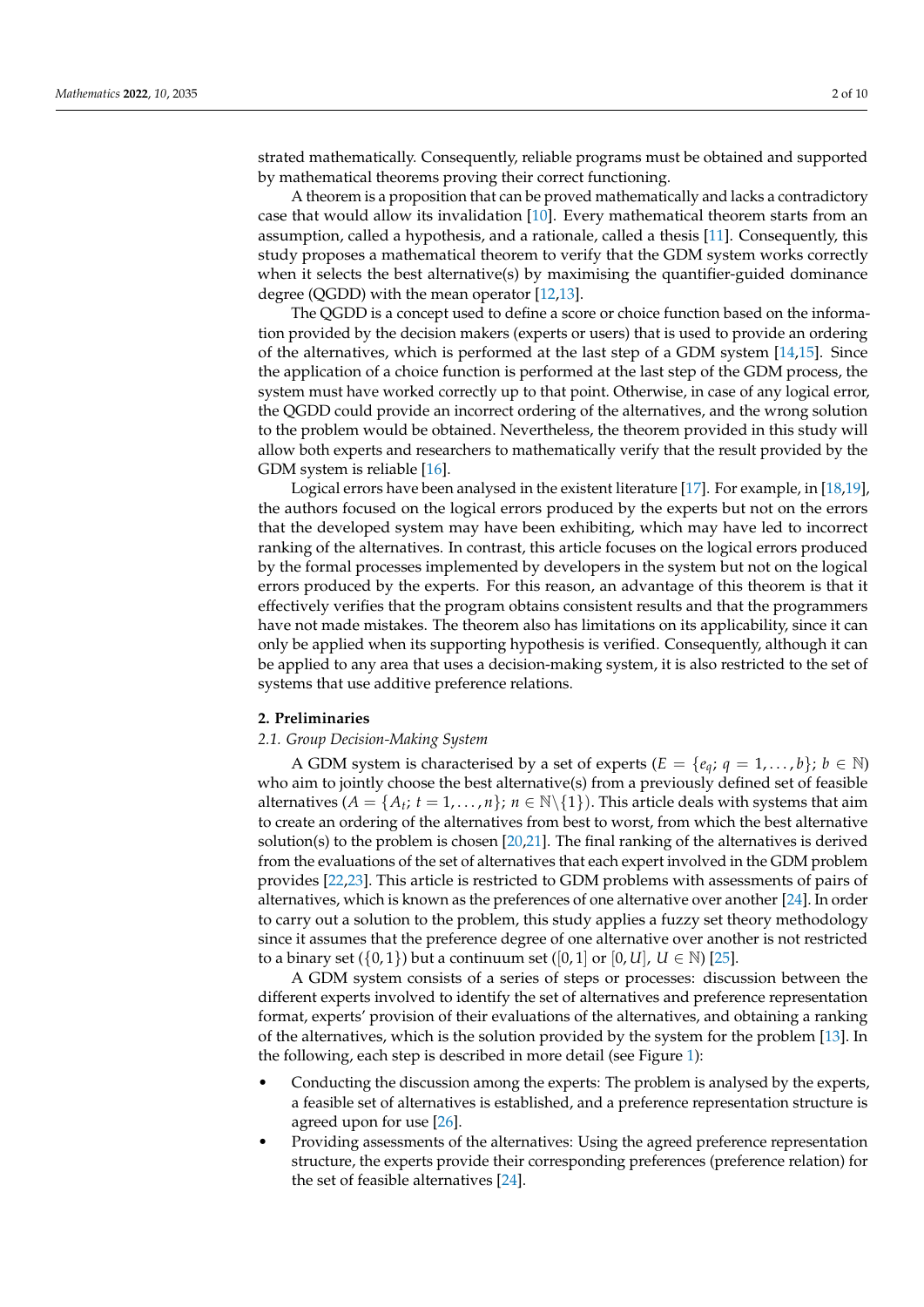- Analysing consensus: This step is optional in a GDM process, but it is often used to ensure that the decision being made is agreed upon by the experts [\[27,](#page-8-18)[28\]](#page-8-19). To accomplish this, a group consensus value is defined and computed [\[29\]](#page-8-20). If the group consensus is not below a previously established threshold value, denoted by  $\alpha \in \mathbb{R}_0^+$ , then the system continues processing the experts' preferences to derive a ranking of the alternatives; otherwise, a feedback mechanism is activated to support the experts in reaching the consensus threshold [\[30\]](#page-8-21).
- Creating the collective preference relation: The experts' preference relations are ag-gregated into a single collective preference relation [\[31,](#page-8-22)[32\]](#page-8-23) of  $G = (g_{tk}; t \neq k; t, k =$  $1, \ldots, n$ , with  $g_{tk} \in \mathbb{R}$  being the preference of alternative  $A_t$  over alternative  $A_k$  for the group of experts. Many aggregation operators could be used to derive the collective preference relation, that being the weighed average (WA) operator usually implemented in GDM systems [\[33\]](#page-8-24), with each expert being associated with a corresponding weighting or importance.
- Computing the ranking of alternatives: Using the collective preference relation, a score or choice function is defined to produce the final (consensus) ranking of the alternatives, which is a solution to the problem offered by the GDM system [\[34\]](#page-8-25). This study assumes that the QGDD is the score or choice function [\[12\]](#page-8-3).

<span id="page-2-0"></span>

**Figure 1.** Basic diagram of a GDM system.

#### *2.2. The Quantifier-Guided Dominance Degree*

Orlovsky proposed the concept of the dominance degree of one alternative over the rest of the alternatives (all other alternatives) [\[35\]](#page-8-26) by modelling the concept "all" with the application of the fuzzy set theory-based minimum operator. This approach was later generalized with the OWA operator [\[36\]](#page-8-27), which has the minimum operators as a particular case. The range of OWA operators is extensive. One of them is the usual average or mean operator, which treats with the same importance all the alternatives that are compared [\[37\]](#page-8-28). This is the operator used in this study.

The QGDD with the mean operator computes the average dominance of an alternative over the rest of the alternatives. Using the collective preference relation *G*, the QGDD with the mean operator of the alternatives  $A_t$  ( $t = 1, \ldots, n$ ) is

<span id="page-2-1"></span>
$$
QGDD_{A_t} = \frac{1}{n-1} \sum_{k=1;k \neq t}^{n} g_{tk},
$$
\n(1)

with *n* being the number of alternatives and  $g_{kt}$  of row *k* and column *t* belonging to the matrix *G*.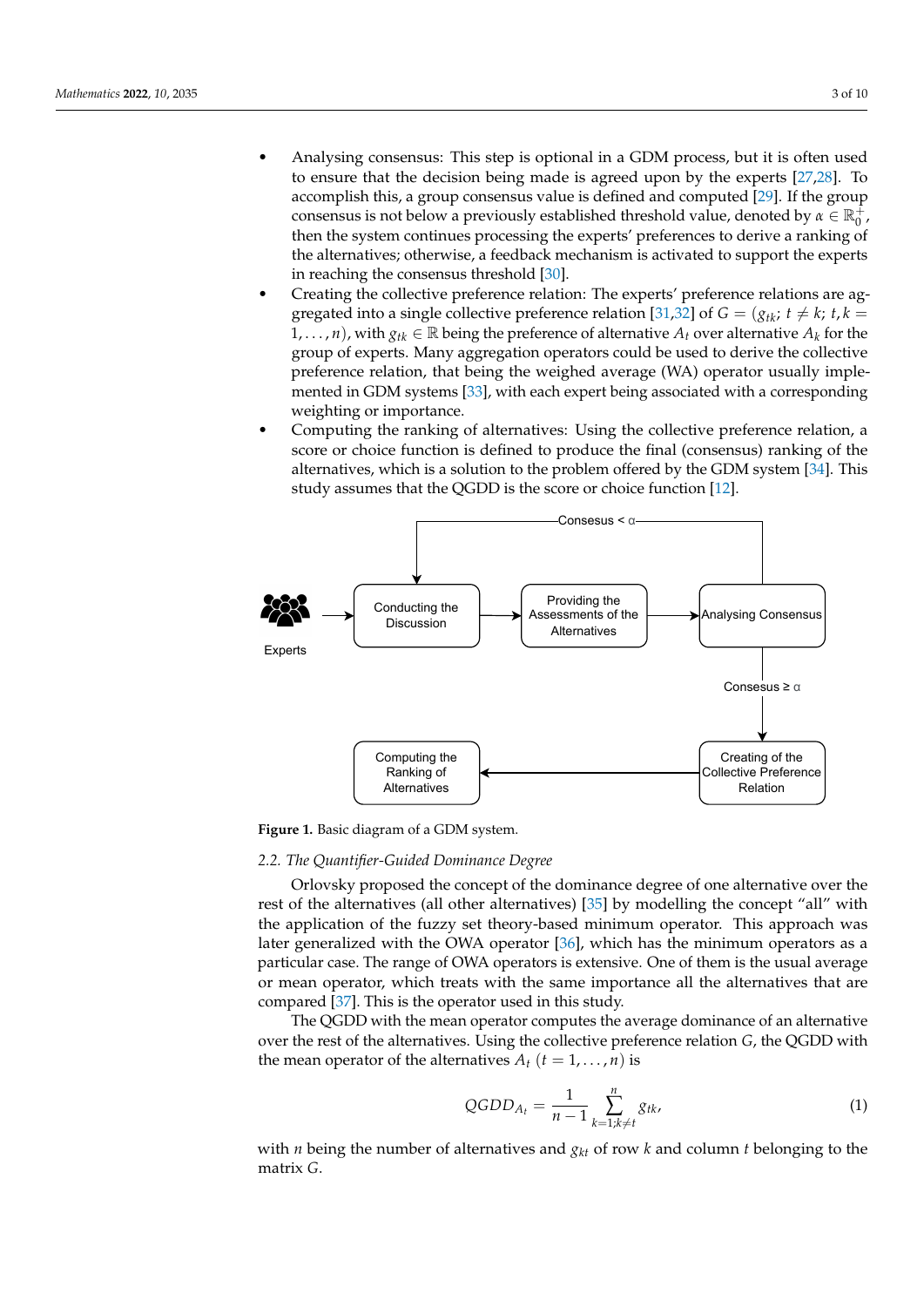From Equation [\(1\)](#page-2-1), the ordering of the alternatives is produced from a higher dominance degree to a lower dominance degree. The solution alternative(s) of the GDM problem is therefore defined as follows:

$$
X^{QGDD} = \{ A_s \in A \mid QGDD_{A_s} = \sup_{A_t \in A} QGDD_{A_t} \},\tag{2}
$$

with *A* being the set of alternatives.

# <span id="page-3-1"></span>**3. Theorem Verification of the Quantifier-Guided Dominance Degree with the Mean Operator**

As can be seen in Figure [2,](#page-3-0) the hypothesis of the theorem affects the second step of the GDM process, since the experts' opinions are to be modelled as additive preference matrices while the thesis of the theorem affects the last two steps of a GDM process, in which the collective preference relation and the ranking of alternatives are calculated. Consequently, the proof of the theorem will verify that the proposed GDM process is correct.

<span id="page-3-0"></span>

**Figure 2.** Sections affected by the hypothesis and thesis within the basic outline of a GDM system.

The two definitions below are necessary for understanding of the theorem and its proof:

**Definition 1** (Triangular number)**.** *The following sum*

$$
\sum_{i=1}^{n} i = \frac{n \cdot (n+1)}{2}; n \in \mathbb{N}
$$
\n(3)

*is called a triangular number [\[38\]](#page-8-29).*

Geometrically, a triangular number coincides with the number of points of the triangular arrangement with *n* points (shown in Figure [3\)](#page-4-0).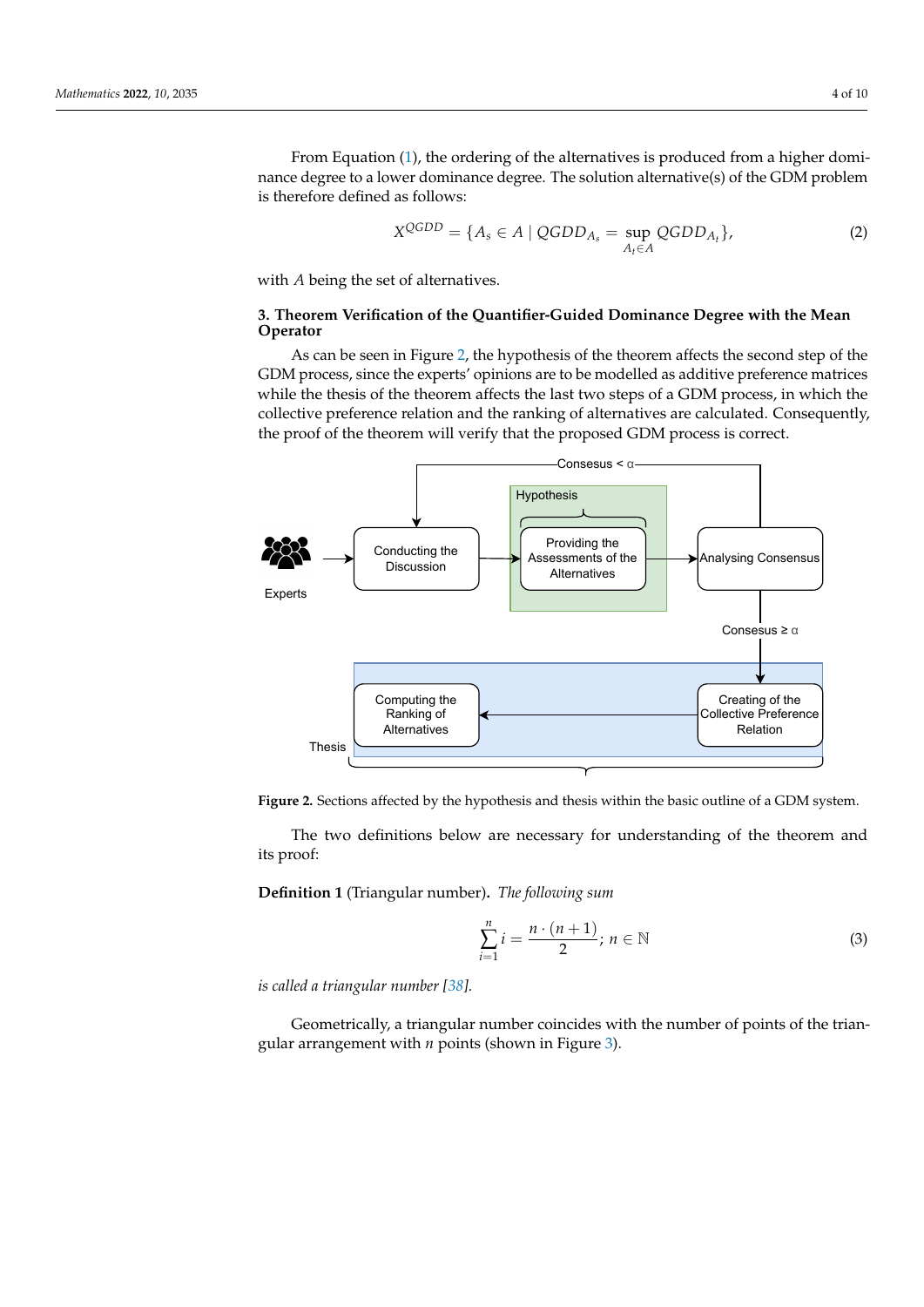<span id="page-4-0"></span>

**Figure 3.** Examples of the triangular number.

**Definition 2** (Additive matrix). *A matrix*  $M = (m_{tk}; t, k = 1, \ldots, n)$ , where  $m_{tk}$  is the element *of row t and column k belonging to the matrix M of dimensions*  $n \times n$  *with*  $n \in \mathbb{N}\backslash\{1\}$ *, is called additive when the main diagonal element is empty and the rest of elements satisfy the following:*

$$
m_{tk}^{q} + m_{kt}^{q} = U; t \neq k; t, k = 1, ..., n; U \in \mathbb{N}.
$$
 (4)

With these two definitions in place, we can proceed to state the verification theorem proposed in this study:

**Theorem 1.** For a decision-making process, let  $E = \{e_1, \ldots, e_b\}$ , where  $b \in \mathbb{N}$ , be the set of experts  $\textit{with non-negative weights } W = \{w_{e_1}, \ldots, w_{e_b}\}, \textit{verifying}$ *b* ∑ *q*=1  $w_{e_q} = 1$ *. Let*  $A = \{A_1, \ldots, A_n\}$ where  $n \in \mathbb{N}\backslash\{1\}$ , be the set of alternatives. Let  $\{M_{e_q} = \left(m_{tk}^q\right)$ ,  $q = 1,\ldots$  ,  $b; \, t,k = 1,\ldots, n\}$  be *the set of additive matrices representing the preferences of the set of experts on the set of alternatives. Then, the following expression is verified:*

$$
\sum_{p=1}^{n} QGDD_{A_p} = \frac{U \cdot n}{2},\tag{5}
$$

where  $QGDD_{A_p}$  is the QGDD of alternative  $A_p$ ,  $n$  is the number of alternatives, and  $U \in \mathbb{N}$ .

**Proof.** For the collective preference matrix  $G = (g_{tk}; t, k = 1, \ldots, n)$  where

$$
g_{tk} = \sum_{q=1}^{b} w_{e_q} \cdot m_{tk}^q; w_{e_q} \in W, m_{tk}^q \in M_{e_q}
$$
 (6)

is an additive matrix, let  $t \neq k$ . Since  $\{M_{e_q};\, q=1,\ldots,b\}$  are additive matrices, it holds that

$$
g_{kt} = \sum_{q=1}^{b} w_{e_q} \cdot m_{kt}^q = \sum_{q=1}^{b} w_{e_q} \cdot (U - m_{tk}^q) = U - \sum_{q=1}^{b} w_{e_q} \cdot m_{tk}^q.
$$

Therefore, we conclude that

$$
g_{tk} + g_{kt} = \sum_{q=1}^{b} w_{e_q} \cdot m_{tk}^q + U - \sum_{q=1}^{b} w_{e_q} \cdot m_{tk}^q = U.
$$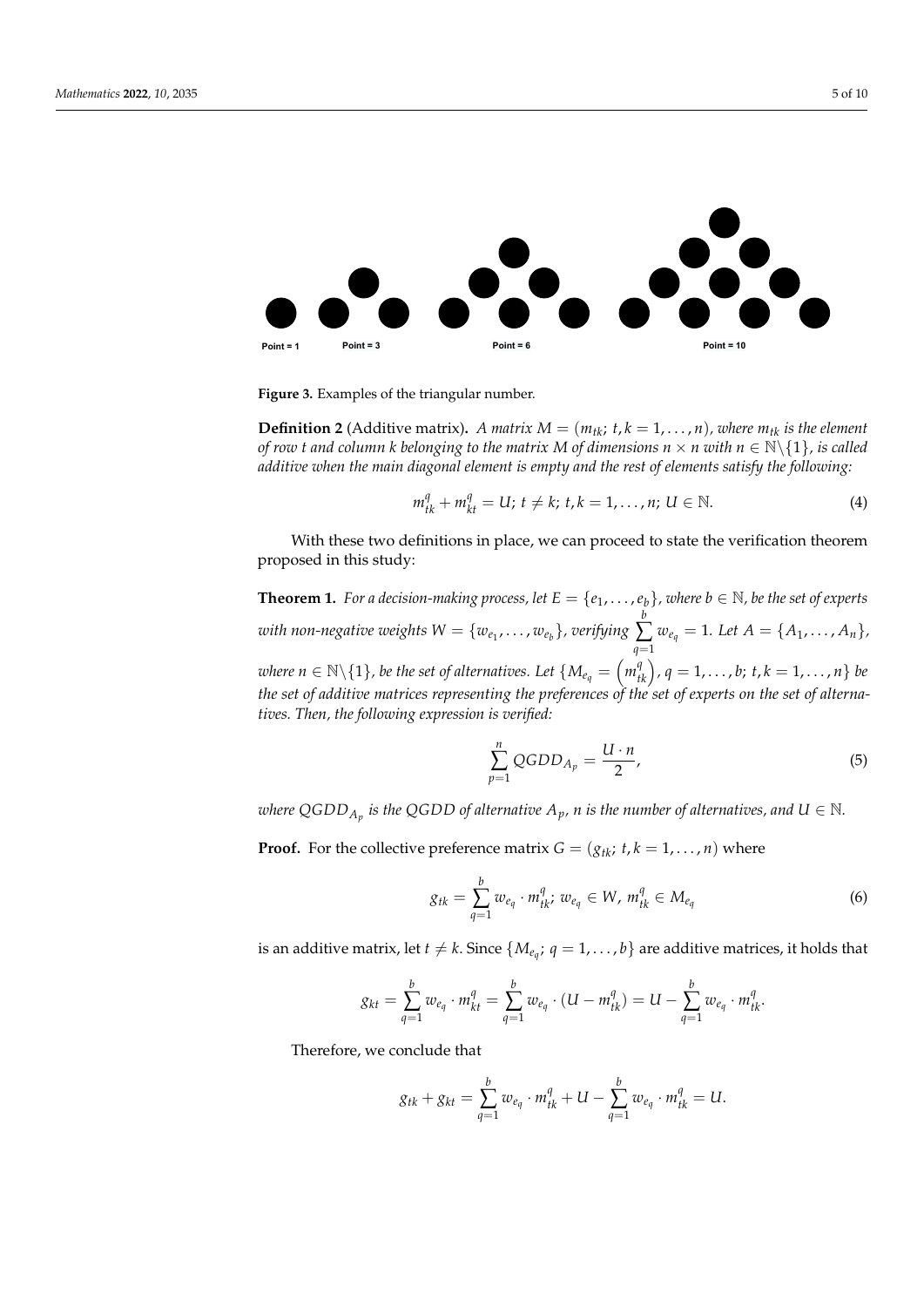The mean QGDD of alternative  $A_p$  is

QGDD<sub>A<sub>p</sub></sub> = 
$$
\frac{\sum_{j=1;p\neq j}^{n} g_{pj}}{n-1}
$$
. (7)

Therefore, it holds that

$$
\sum_{p=1}^{n} QGDD_{A_p} = \frac{\sum_{p=1}^{n} \sum_{j=1; p \neq j}^{n} g_{pj}}{n-1}.
$$

Since  $g_{pj} + g_{jp} = U$ , the following algebraic manipulation yields

$$
\frac{\sum_{p=1}^{n} \sum_{j=1; p \neq j}^{n} g_{pj}}{n-1} = \frac{\sum_{p=1}^{n} \sum_{j=p+1}^{n} [g_{pj} + g_{jp}] }{n-1} = \frac{\sum_{p=1}^{n} \sum_{j=p+1}^{n} U}{n-1} = \frac{U \cdot \sum_{p=1}^{n} \sum_{j=p+1}^{n} 1}{n-1} = \frac{U \cdot \sum_{p=1}^{n} r}{n-1} = \frac{U \cdot \sum_{p=0}^{n} r}{n-1} = \frac{U \cdot (n-1) \cdot (n+1-1)}{2 \cdot (n-1)} = \frac{U \cdot n}{2}.
$$

Summarising, it is proven that

$$
\sum_{p=1}^n QGDD_{A_p} = \frac{U \cdot n}{2},
$$

when *n* is the number of alternatives.  $\Box$ 

# **4. Illustrative Example**

In this section, we present a GDM problem where four experts  $(E = \{e_1, e_2, e_3, e_4\})$ have to choose where to invest money to make improvements in a city. They have four options: to improve  $(A_1)$  gardens, to improve pavement  $(A_2)$ , to improve healthcare  $(A_3)$ , and to renovate old buildings (*A*4).

The experts start debating, and once the debate is over, they express their preferences by using numeric values in the  $[0, 1]$  interval (i.e., by using fuzzy preference relations) [\[35](#page-8-26)[,39\]](#page-9-0). Concretely, the fuzzy preference relations given by each expert are as follows:

$$
M_{e_1} = \begin{bmatrix} - & 0.5 & 0.0 & 0.5 \\ 0.5 & - & 0.1 & 0.5 \\ 1.0 & 0.9 & - & 0.8 \\ 0.5 & 0.5 & 0.2 & - \end{bmatrix} \quad M_{e_2} = \begin{bmatrix} - & 0.4 & 0.1 & 0.8 \\ 0.6 & - & 0.1 & 0.5 \\ 0.9 & 0.9 & - & 0.9 \\ 0.2 & 0.5 & 0.1 & - \end{bmatrix}
$$

$$
M_{e_3} = \begin{bmatrix} - & 0.5 & 0.2 & 0.7 \\ 0.5 & - & 0.2 & 0.9 \\ 0.8 & 0.8 & - & 0.9 \\ 0.3 & 0.1 & 0.1 & - \end{bmatrix} \quad M_{e_4} = \begin{bmatrix} - & 0.4 & 0.1 & 0.4 \\ 0.6 & - & 0.0 & 0.5 \\ 0.9 & 1.0 & - & 1.0 \\ 0.6 & 0.5 & 0.0 & - \end{bmatrix}
$$

By applying the theorem developed in Section [3,](#page-3-1) we proceed to see that the hypothesis is satisfied because all preference relations are additive matrices. Therefore, since all matrices satisfy that hypothesis, the verification theorem can be applied.

Once the experts have provided their preference relations, the consensus achieved should be calculated. However, in this example, as our objective is to show the applicability of the proposed theorem, we suppose that the group consensus is not below the consensus threshold value, and we proceed to the following step (i.e., the calculation of the collective preference relation).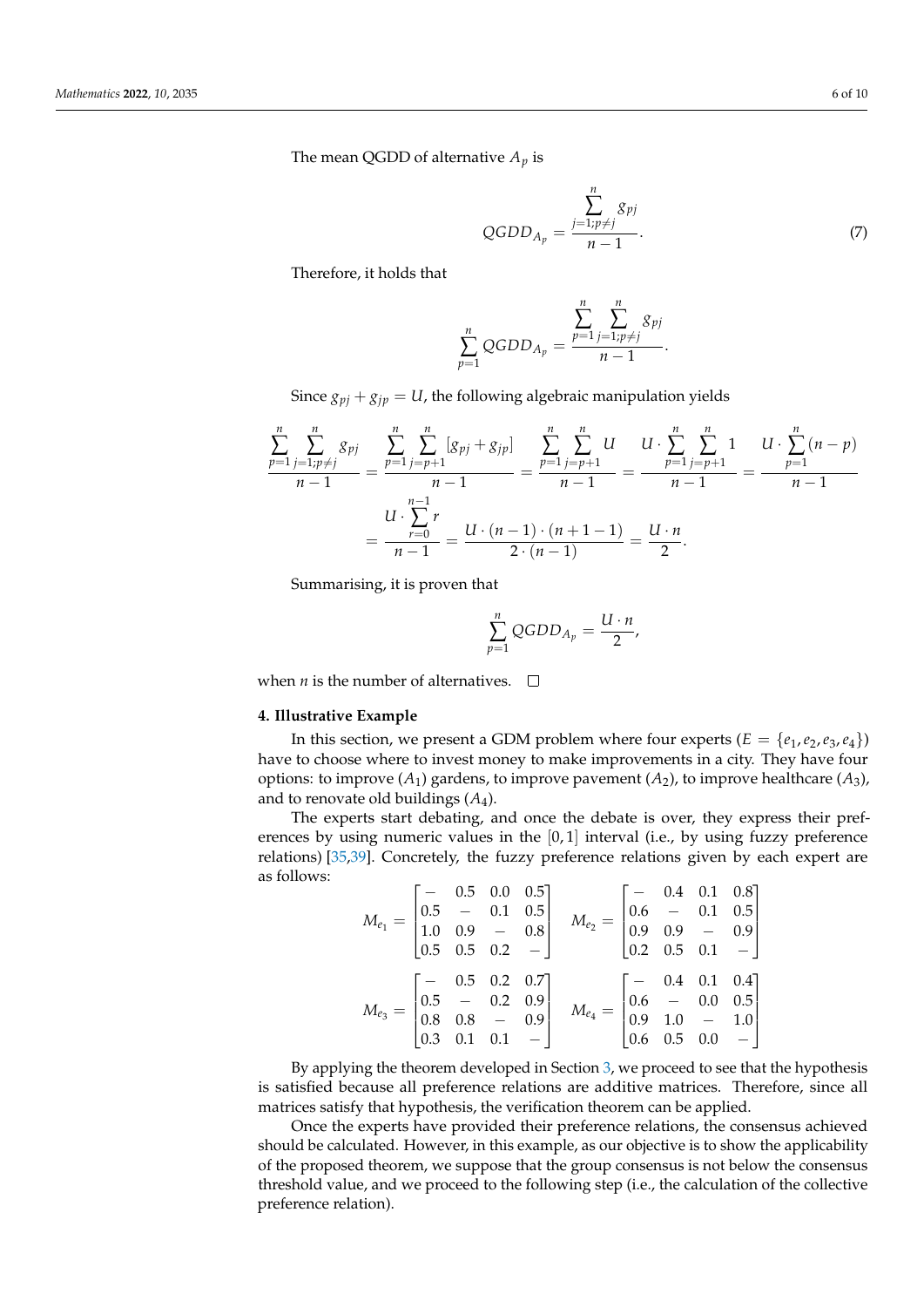To calculate the collective preference relation, each expert has to be assigned a weight. In this illustrative example, the WA operator will be used, and all experts will have the same weight (i.e.,  $w_{e_q} = 0.25$ ;  $q = 1, \ldots, b$ ). The following collective preference relation

| ${\cal G} =$ |                                             | $0.45$ 0.1 0.6]  |                          |                                 |  |
|--------------|---------------------------------------------|------------------|--------------------------|---------------------------------|--|
|              |                                             | $\hspace{0.1mm}$ | 0.1                      | 0.6                             |  |
|              | $\begin{array}{ l} 0.55 \\ 0.9 \end{array}$ | 0.9              | $\overline{\phantom{0}}$ | 0.9                             |  |
|              | $\vert$ 0.4                                 | $0.4\,$          | 0.2                      | $\hspace{0.1mm}-\hspace{0.1mm}$ |  |

would be detected to be erroneous by the verification theorem since it is not an additive matrix, and it would be corrected to become

| $G =$ |                                             | $0.45$ 0.1 0.6]          |     |                                            |  |
|-------|---------------------------------------------|--------------------------|-----|--------------------------------------------|--|
|       | $\begin{array}{ c} 0.55 \\ 0.9 \end{array}$ | $\overline{\phantom{a}}$ | 0.1 | $\begin{bmatrix} 0.6 \\ 0.9 \end{bmatrix}$ |  |
|       |                                             | 0.9                      |     |                                            |  |
|       | 0.4                                         | $0.4\,$                  | 0.1 |                                            |  |

Thus, the mean QGDDs of the alternatives from *G* are obtained (see Table [1\)](#page-6-0).

<span id="page-6-0"></span>**Table 1.** Mean QGDD of each of the alternatives.

| Values or<br><b>Alternatives</b> | $\pi_1$ | 1 L') | <i>г</i> ыз | 2 L 4 |
|----------------------------------|---------|-------|-------------|-------|
| QGDD                             | 0.38    | 0.42  | v<br>U.J    | U.3   |

To verify that the results obtained are correct, it is necessary to show that the thesis of the verification theorem is verified:

$$
0.38 + 0.42 + 0.9 + 0.3 = 2 = \frac{1 \times 4}{2} = 2
$$

Consequently, we obtain that the order of preference of the alternatives is  $A_3 \succ A_2$  $A_1 \succ A_4$ . Therefore, option  $A_3$  (i.e., the investment to improve healthcare) is the one chosen by the group of experts.

# **5. Discussion and Conclusions**

The theorem proposed in this study shows that GDM systems can be verified in a simple and fast way. This verification allows programmers to know if the system is well-implemented or if there is a logical error. In addition, experts can also verify that the solution provided by the system is reliable and that the decision is well-founded based on their evaluations. Concretely, this theorem has the following advantages:

- Verification of errors: With this demonstration, it is possible to verify that the decisionmaking process has been carried out correctly and that there are no errors when applied to a concrete decision-making problem. This is helpful when performing a programming process [\[40\]](#page-9-1).
- It can be applied without assigning weights to the experts by using the arithmetic mean, particularly in the case of the OWA operator.
- Applicable to several areas of study related to the decision-making process: This demonstration can be applied to different areas of decision-making systems, from GDM processes to large-scale group decision-making processes [\[41\]](#page-9-2), including processes conducted in multi-granular [\[21\]](#page-8-12) and multi-criteria environments [\[26\]](#page-8-17).
- Mathematical proof: Being a proven theorem and not having any counterexample invalidating it, this allows researchers to use the theorem to base their obtained results on a proven mathematical theory. This implies a greater solidity in the conducted study.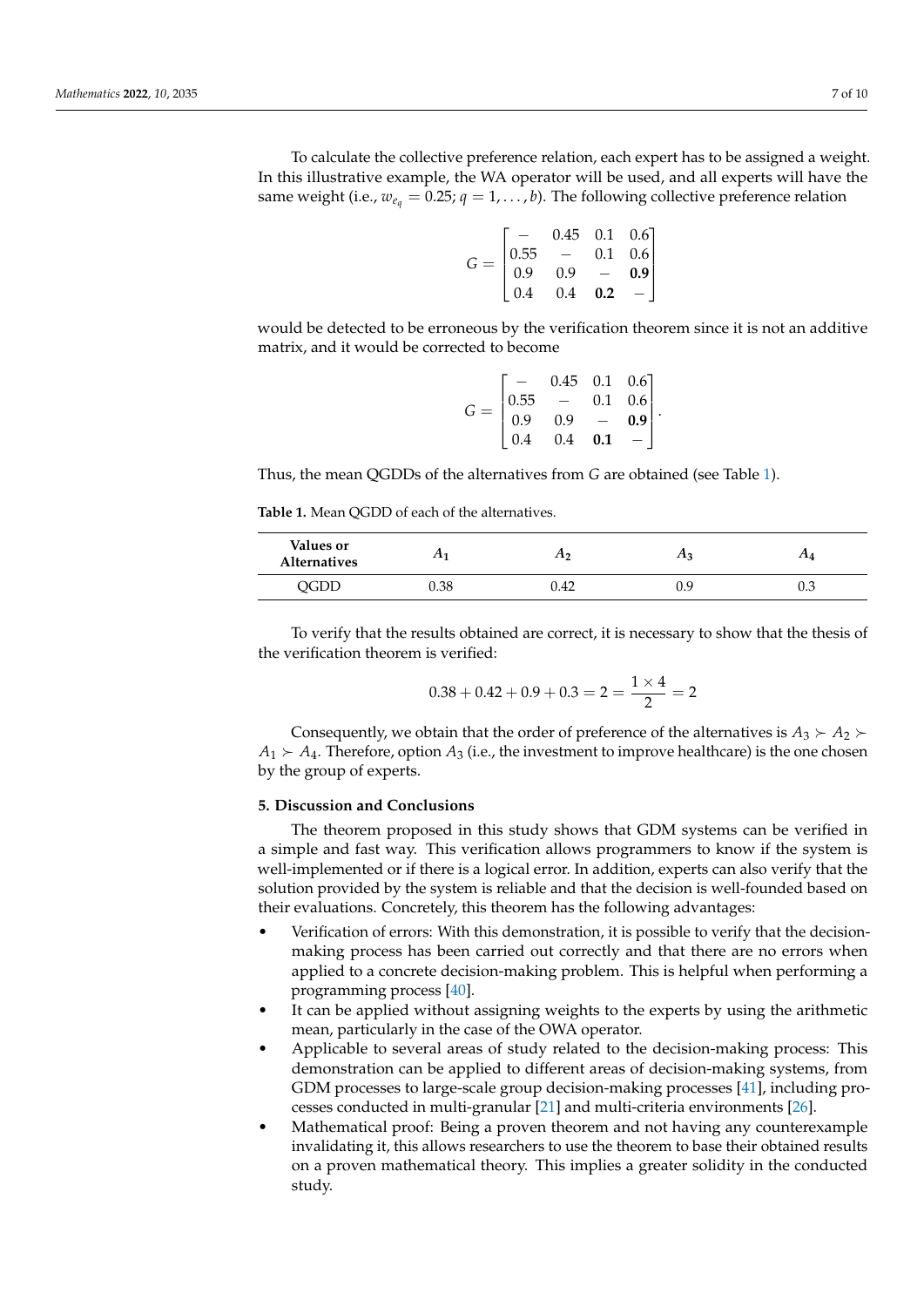These advantages are restricted to the fulfilment of the hypothesis of the developed theorem. For this reason, the main limitation of the application of the theorem is its own hypothesis. Nonetheless, if the hypothesis is fulfilled by the system, then it can be applied to the system, regardless of the area which it belongs to. This shows a practical advantage because it is not subject to a specific area.

Regarding the practical relevance of the proposed solution, it can be mentioned that all works using a decision-making system with additive matrices and using the QGDD for ordering of the alternatives should use this theorem to reinforce that the order established in the QGDD is reliable and that there are no variations that favour one alternative over another. Furthermore, it can be seen how the application of a mathematical theorem to a decision-making method improves the reliability of that method. This improved reliability means that the users who have participated in the decision-making process can feel more confident with the decision made by the system.

In addition, the generality of application of this theorem is also its major limitation because the theorem is restricted to the fulfilment of the hypothesis, which means that it cannot be applied if any of the matrices used is not an additive matrix. For future work, two strands can be analysed. The first is to investigate new theorems for other score or choice functions such as the quantifier-guided non-dominance degrees (QGNDDs), and the second is to investigate a decision-making method that transforms non-additive matrices into additive matrices.

Finally, as a conclusion, this paper can show how mathematical theorems are useful to reinforce the results shown by decision-making systems, making them more robust and reliable.

**Author Contributions:** Conceptualization, J.R.T and F.M; methodology, F.C. and M.Á.M.; validation, J.R.T. and F.J.C.; formal analysis, J.R.T. and F.M.; investigation, F.C. and M.Á.M.; writing—original draft preparation, J.R.T.; writing—review and editing, F.J.C. and F.C.; supervision, F.J.C. and E.H.-V.; funding acquisition, F.J.C. and E.H.-V. All authors have read and agreed to the published version of the manuscript.

**Funding:** This work was supported by project B-TIC-590-UGR20, co-funded by the Programa Operativo FEDER 2014-2020 and the Regional Ministry of Economy, Knowledge, Enterprise and Universities (CECEU) of Andalusia by the Andalusian government through project P20\_00673, and by project PID2019-103880RB-I00, funded by the MCIN and AEI 10.13039/501100011033.

**Institutional Review Board Statement:** Not applicable.

**Informed Consent Statement:** Not applicable.

**Data Availability Statement:** Not applicable.

**Conflicts of Interest:** The authors declare no conflict of interest.

# **References**

- <span id="page-7-0"></span>1. Power, D.J. *Decision Support Systems: Concepts and Resources for Managers*; Quorum Books: Westport, CN, USA, 2002.
- <span id="page-7-1"></span>2. Mardani, A.; Jusoh, A.; Zavadskas, E.K. Fuzzy multiple criteria decision-making techniques and applications—Two decades review from 1994 to 2014. *Expert Syst. Appl.* **2015**, *42*, 4126–4148.
- 3. Wang, L.; Wang, H. An integrated qualitative group decision-making method for assessing health-care waste treatment technologies based on linguistic terms with weakened hedges. *Appl. Soft Comput.* **2022**, *117*, 108435.
- <span id="page-7-2"></span>4. Kaklauskas, A.; Dzitac, D.; Sliogeriene, J.; Lepkova, N.; Vetloviene, I. VINERS method for the multiple criteria analysis and neuromarketing of best places to live. *Int. J. Comput. Commun. Control* **2019**, *14*, 629–646.
- <span id="page-7-3"></span>5. Thorat, S.A.; Kshirsagar, D.P. Developing logic building, problem solving, and debugging programming skills among students. *J. Eng. Educ. Transform.* **2019**, *34*, 402–406.
- <span id="page-7-4"></span>6. Bhattacharyya, S.; Valeriani, D.; Cinel, C.; Citi, L.; Poli, R. Anytime collaborative brain-computer interfaces for enhancing perceptual group decision making. *Sci. Rep.* **2021**, *11*, 17008.
- 7. Cabrerizo, F.J.; Ureña, R.; Pedrycz, W.; Herrera-Viedma, E. Building consensus in group decision making with an allocation of information granularity. *Fuzzy Sets Syst.* **2014**, *255*, 115–127.
- 8. Cabrerizo, F.J.; Al-Hmouz, R.; Morfeq, A.; Balamash, A.S.; Martínez, M.A.; Herrera-Viedma, E. Soft consensus measures in group decision making using unbalanced fuzzy linguistic information. *Soft Comput.* **2017**, *21*, 3037–3050.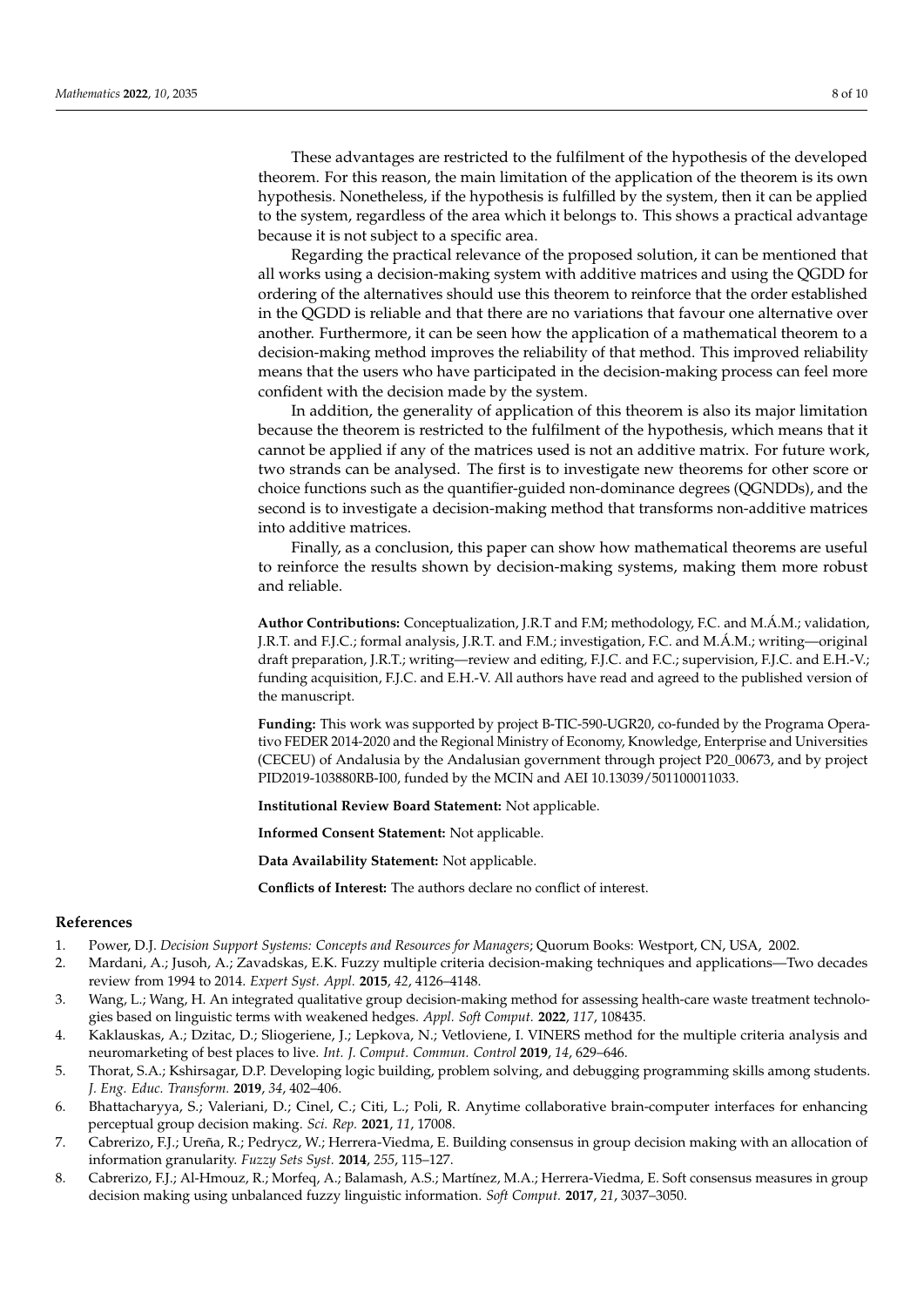- <span id="page-8-0"></span>9. Liu, S.; Zhang, J.; Niu, B.; Liu, L.; He, X. A novel hybrid multi-criteria group decision-making approach with intuitionistic fuzzy sets to design reverse supply chains for COVID-19 medical waste recycling channels. *Comput. Ind. Eng.* **2022**, *169*, 108228.
- <span id="page-8-1"></span>10. Moura, L.D.; Ullrich, S. The lean 4 theorem prover and programming language. In *Automated Deduction—CADE 28*; Platzer, A., Sutcliffe, G. Eds.; Lecture Notes in Computer Science, 12699; Springer: Cham, Switzerland, 2021; pp. 625–635.
- <span id="page-8-2"></span>11. Kovács, Z.; Recio, T.; Tabera, L.F.; Vélez, M.P. Dealing with degeneracies in automated theorem proving in geometry. *Mathematics* **2021**, *9*, 1964.
- <span id="page-8-3"></span>12. Cabrerizo, F.J.; Morente-Molinera, J.A.; Pedrycz, W.; Taghavi, A.; Herrera-Viedma, E. Granulating linguistic information in decision making under consensus and consistency. *Expert Syst. Appl.* **2018**, *99*, 83–92.
- <span id="page-8-4"></span>13. Chiclana, F.; Herrera, F.; Herrera-Viedma, E. Integrating multiplicative preference relations in a multipurpose decision making model based on fuzzy preference relations. *Fuzzy Sets Syst.* **2001**, *122*, 277–291.
- <span id="page-8-5"></span>14. Yuan, Y.; Cheng, D.; Zhou, Z. A minimum adjustment consensus framework with compromise limits for social network group decision making under incomplete information. *Inf. Sci.* **2021**, *549*, 249–268.
- <span id="page-8-6"></span>15. Roubens, M. Fuzzy sets and decision analysis. *Fuzzy Sets Syst.* **1997**, *90*, 199–206.
- <span id="page-8-7"></span>16. Liu, Z.; He, X.; Deng, Y. Network-based evidential three-way theoretic model for large-scale group decision analysis. *Inf. Sci.* **2021**, *547*, 689–709.
- <span id="page-8-8"></span>17. Sałabun, W.; Shekhovtsov, A.; Kizielewicz, B. A new consistency coefficient in the multi-criteria decision analysis domain. In *Computational Science – ICCS 2021*; Paszynski, M., Kranzlmüller, D., Krzhizhanovskaya, V.V., Dongarra, J.J., Sloot, P.M.A., Eds.; Lecture Notes in Computer Science, 12742; Springer, Cham, 2021; pp. 715–727.
- <span id="page-8-9"></span>18. Sodenkamp, M.A.; Tavana, M.; Di Caprio, D. An aggregation method for solving group multi-criteria decision-making problems with single-valued neutrosophic sets. *Appl. Soft Comput.* **2018**, *71*, 715–727.
- <span id="page-8-10"></span>19. Magnani, L. Naturalizing logic: Errors of reasoning vindicated: Logic reapproaches cognitive science. *J. Appl. Log.* **2015**, *13*, 13–36.
- <span id="page-8-11"></span>20. Hwang, C.L.; Lin, M.J. *Group Decision Making Under Multiple Criteria: Methods and Applications*; Springer: Berlin/Heidelberg, Germany, 1987.
- <span id="page-8-12"></span>21. Morente-Molinera, J.A.; Kou, G.; Pang, C.; Cabrerizo, F.J.; Herrera-Viedma, E. An automatic procedure to create fuzzy ontologies from users' opinions using sentiment analysis procedures and multi-granular fuzzy linguistic modelling methods. *Inf. Sci.* **2019**, *476*, 222–238.
- <span id="page-8-13"></span>22. Liu, F.; Huang, M.; Pedrycz, W.; Zhao, H. Group decision making based on flexibility degree of fuzzy numbers under a confidence level. *IEEE Trans. Fuzzy Syst.* **2021**, *29*, 1640–1653.
- <span id="page-8-14"></span>23. Miebs, G.; Kadziński, M. Heuristic algorithms for aggregation of incomplete rankings in multiple criteria group decision making. *Inf. Sci.* **2021**, *560*, 107–136.
- <span id="page-8-15"></span>24. Herrera-Viedma, E.; Palomares, I.; Li, C.C.; Cabrerizo, F.J.; Dong, Y.C.; Chiclana, F.; Herrera F. Revisiting fuzzy and linguistic decision making: Scenarios and challenges for making wiser decisions in a better way. *IEEE Trans. Syst. Man, Cybern. Syst.* **2021**, *51*, 191–208.
- <span id="page-8-16"></span>25. Bustince, H.; Barrenechea, E.; Pagola, M.; Fernández, J.; Xu, Z.S.; Bedregal, B.; Montero, J.; Hagras, H.; Herrera, F.; De Baets, B. A historical account of types of fuzzy sets and their relationships. *IEEE Trans. Fuzzy Syst.* **2016**, *24*, 179–194.
- <span id="page-8-17"></span>26. Morente-Molinera, J.A.; Kou, G.; Samuylov, K.; Cabrerizo, F.J.; Herrera-Viedma, E. Using argumentation in expert's debate to analyze Multi-criteria group decision making method results. *Inf. Sci.* **2021**, *573*, 433–452.
- <span id="page-8-18"></span>27. Cabrerizo, F.J.; Chiclana, F.; Al-Hmouz, R.; Morfeq, A.; Balamash, A.S.; Herrera-Viedma, E. Fuzzy decision making and consensus: Challenges. *J. Intell. Fuzzy Syst.* **2015**, *29*, 1109–1118.
- <span id="page-8-19"></span>28. Chen, X.; Ding, Z.; Dong, Y. Adjustments in group decision making with opinions evolution. *IEEE Trans. Syst. Man, Cybern. Syst.* **2021**, *51*, 2299–2311.
- <span id="page-8-20"></span>29. Zhang, Y.; Chen, X.; Gao, L.; Dong, Y.; Pedrycz, W. Consensus reaching with trust evolution in social network group decision making. *Expert Syst. Appl.* **2022**, *188*, 116022.
- <span id="page-8-21"></span>30. Zhang, Z.; Li, Z.; Gao, Y. Consensus reaching for group decision making with multi-granular unbalanced linguistic information: A bounded confidence and minimum adjustment-based approach. *Inf. Fusion* **2021**, *74*, 96–110.
- <span id="page-8-22"></span>31. Blanco-Mesa, F.; León-Castro, E.; Merigó, J.M. A bibliometric analysis of aggregation operators. *Appl. Soft Comput.* **2019**, *81*, 105488.
- <span id="page-8-23"></span>32. Wu, Z.; Yang, X.; Xu, J. Dual models and return allocations for consensus building under weighted average operators. *IEEE Trans. Syst. Man, Cybern. Syst.* **2021**, *51*, 7164–7176.
- <span id="page-8-24"></span>33. Wan, B., Lu, R.; Han, M. Weighted average LINMAP group decision making method based on q-rung orthopair triangular fuzzy numbers. *Granul. Comput.* **2021**, *7*, 489–503.
- <span id="page-8-25"></span>34. Kacprzak, D. A novel extension of the tecnique for order preference by similarity to ideal solution method with objective criteria weights for group decision making with interval numbers. *Entropy* **2021**, *23*, 1460.
- <span id="page-8-26"></span>35. Orlovsky, S. Decision-making with a fuzzy preference relation. *Fuzzy Sets Syst.* **1978**, *1*, 155–167.
- <span id="page-8-27"></span>36. Yager R.R. On ordered weighted averaging aggregation operators in Multi-criteria decision-making. *IEEE Trans. Syst. Man, Cybern.* **1988**, *18*, 183–190.
- <span id="page-8-28"></span>37. Yager, R.R. Families of OWA operators. *Fuzzy Sets Syst.* **1993**, *59*, 125–148.
- <span id="page-8-29"></span>38. Tattersall, J.J. *Elementary Number Theory in Nine Chapters*; Cambridge University Press: Cambridge, UK, 1999.